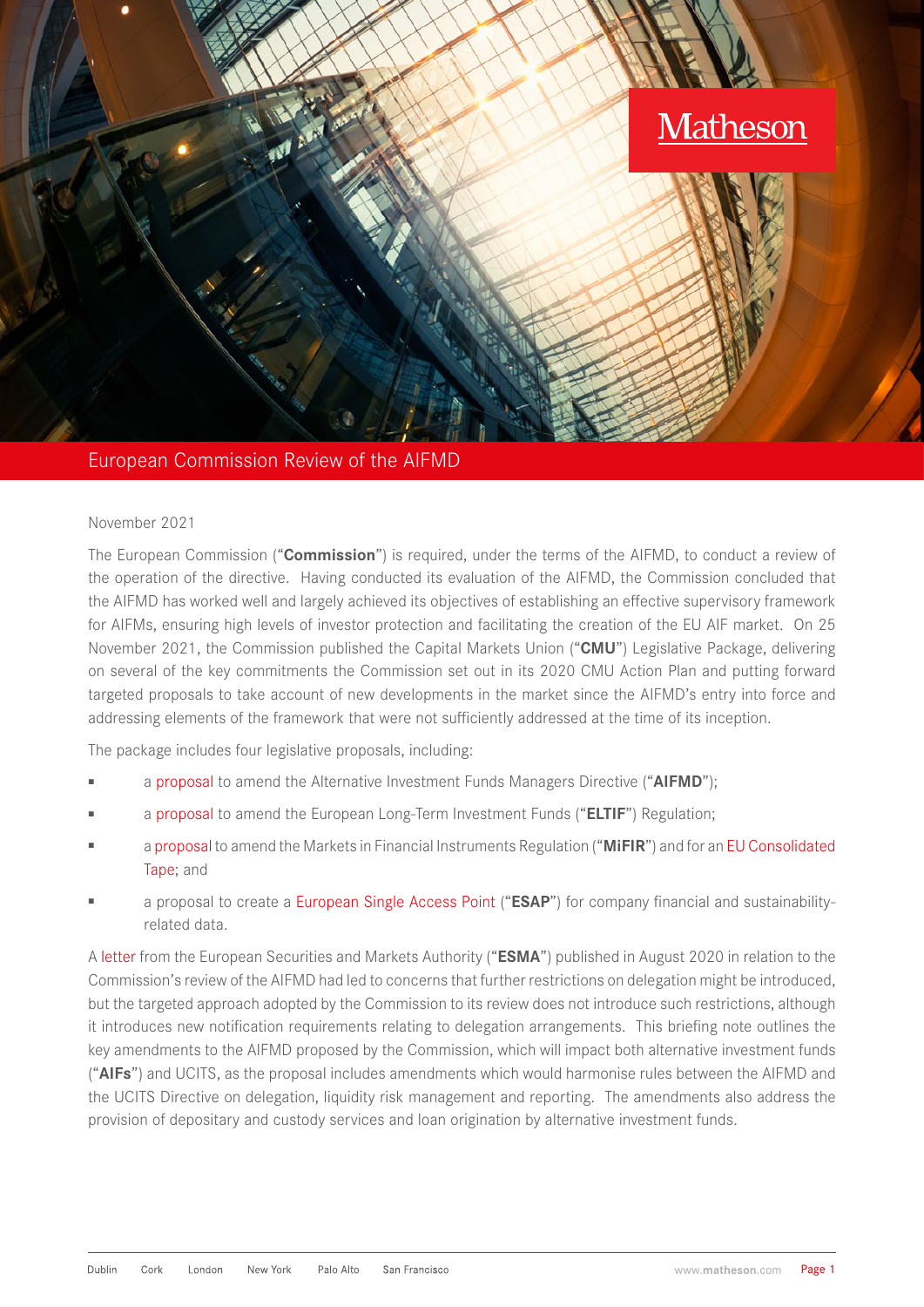#### **Delegation**

The Commission acknowledges that the delegation regime allows for efficient management of investment portfolios and for sourcing the necessary expertise in a particular geographic market or asset class. However, the Commission observes that differing national supervisory practices in fulfilling the EU requirements for delegation of risk or portfolio management to third parties create inconsistencies that may reduce the overall level of investor protection.

The review concluded that ESMA should be provided with more information on delegation arrangements in the cases where risk or portfolio management is delegated outside the EU and should make use of already available powers such as conducting peer reviews. It is therefore proposed that ESMA should receive notifications of delegation arrangements where more risk or portfolio management is delegated to third country entities than is retained. ESMA is empowered to develop draft regulatory technical standards prescribing the content, forms and procedures for the transmission of delegation notifications. ESMA will be required to present regular reports analysing market practices regarding delegation, compliance with the requirements applicable to delegation, and supervisory convergence in this area to the European Parliament, the Council of the EU and the Commission to "facilitate informed policy decision in this area". This might suggest that restrictions on delegation to third countries may be introduced in the future, depending upon the content of these ESMA reports.

An AIFM or UCITS management company would be required to employ or commit at least two EU residents on a full-time basis to conduct the AIFM's business.

The UCITS framework would be aligned with the AIFMD framework so that a UCITS would be required to justify its entire delegation structure based on objective reasons. The Commission proposes to extend the Level 2 implementing rules under the AIFMD in relation to delegation to UCITS.

Sub-delegation is explicitly banned to non-authorised entities.

#### **Liquidity Risk Management**

The Commission's proposal includes measures regarding the availability and use of liquidity management tools ("**LMTs**") during times of market stress. The ability to activate LMTs can protect the value of investors' money, reduce liquidity pressure on the fund and mitigate against broader systemic risk implications in situations of market-wide stress. In addition to being able to suspend redemptions, it is proposed that AIFMs and UCITS management companies would be required to choose at least one other LMT from the relevant annexes (which harmonise the minimum list of LMTs that should be available anywhere in the EU) and to include this in fund rules or instruments of incorporation. AIFMs would be required to notify competent authorities about activating or deactivating an LMT.

Competent authorities would be empowered to require that an AIFM activates or deactivates a relevant LMT.

#### **Loan Origination by AIFs**

It is proposed to amend the AIFMD to require that AIFMs of loan-originating AIFs implement effective policies, procedures and processes for the granting of loans. Lending would be restricted to a 20% limit for a single borrower, when this borrower is a financial institution or AIF / UCITS, to reduce the risk to the financial system. An AIF would be prohibited from lending to its AIFM or its staff, its depositary or its delegate. It is proposed that AIFs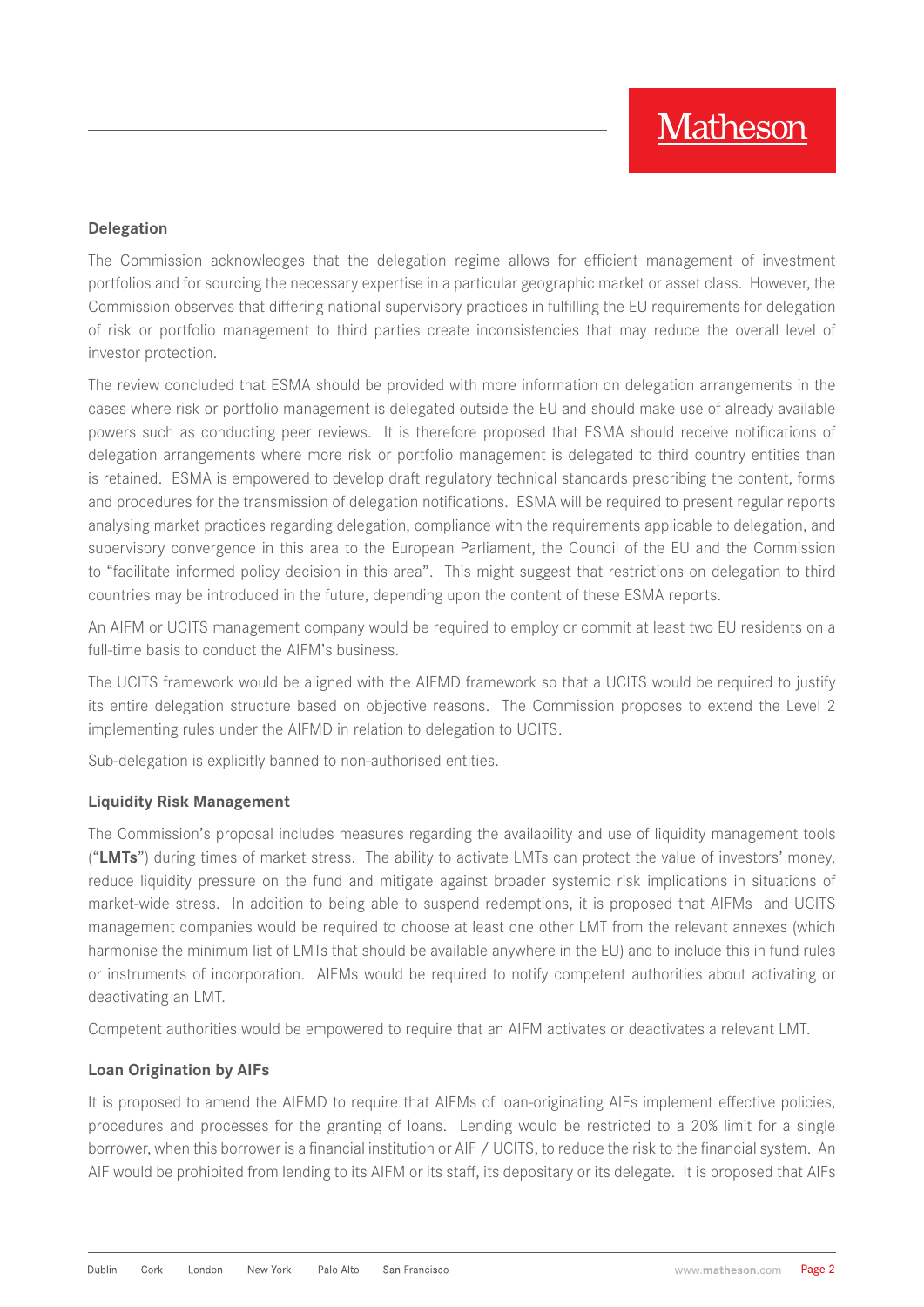would be required to retain an economic interest of 5% of the notional value of loans they have granted and sold off, to avoid moral hazard situations where the loans are originated to be immediately sold off on the secondary market. AIFs would be required to adopt a closed-ended structure where they engage in loan origination to a significant extent (60%). Ireland was the first EU member state to introduce a specific regulatory framework for loan originating investment funds and there is some overlap between the general principles proposed by the Commission and the Irish rules, although the Irish framework may need to be amended to align with the final provisions.

### **Depositary Rules**

Central securities depositaries ("**CSDs**") would be brought into the custody chain where they are providing competing custody services, with a view to levelling the playing field among custodians and ensuring that depositaries have access to the information needed to carry out their duties. Depositaries would be relieved from the requirement to perform ex-ante due diligence where the custodian is a CSD because the CSD has been sufficient vetted when seeking to be authorised as a CSD.

The proposal does not include the introduction of a depositary passport. However, member states are to allow depositary services to be procured in other member states until the introduction of a depositary passport.

Depositaries will be required to cooperate with additional national competent authorities ("NCAs") in addition to the home NCA, including the NCA of the AIF that has appointed the depositary and to the NCAs of the AIFM.

#### **Reporting**

The Commission has proposed that limitations to data reporting would be removed which could result in full portfolio reporting rather than reporting on "main instruments traded". ESMA is given a mandate to amend the Annex IV reporting template.

#### **Fees and Charges**

AIFMs would be required to disclose a list of fees and charges that will be applied in connection with the operation of the AIF and that will be borne by the AIFM or its affiliates. AIFMs would be required to report on a quarterly basis on all direct and indirect fees and charges that were directly or indirectly charged or allocated to the AIF or to any of its investments.

#### **Next Steps**

The publication of the proposal by the Commission is the first step in the legislative process and there is likely to be significant debate between the EU law-making institutions on the proposals over the coming 12 to 18 months, which may lead to changes to the proposed text. Member states will have 24 months after entry into force of the amending directive to transpose the requirements into national law.

The targeted approach of the Commission in its review of the AIFMD is welcome, as it acknowledges the success of the AIFMD framework to date, which has contributed to a decade of growth in the European AIF market and has proven resilient throughout recent market stresses. The European Fund and Asset Management Association ("**EFAMA**") has cautioned against adopting an overly prescriptive approach to the use of LMTs, stating that the application of these tools should be at the manager's discretion and should depend on the individual characteristics of the funds they manage.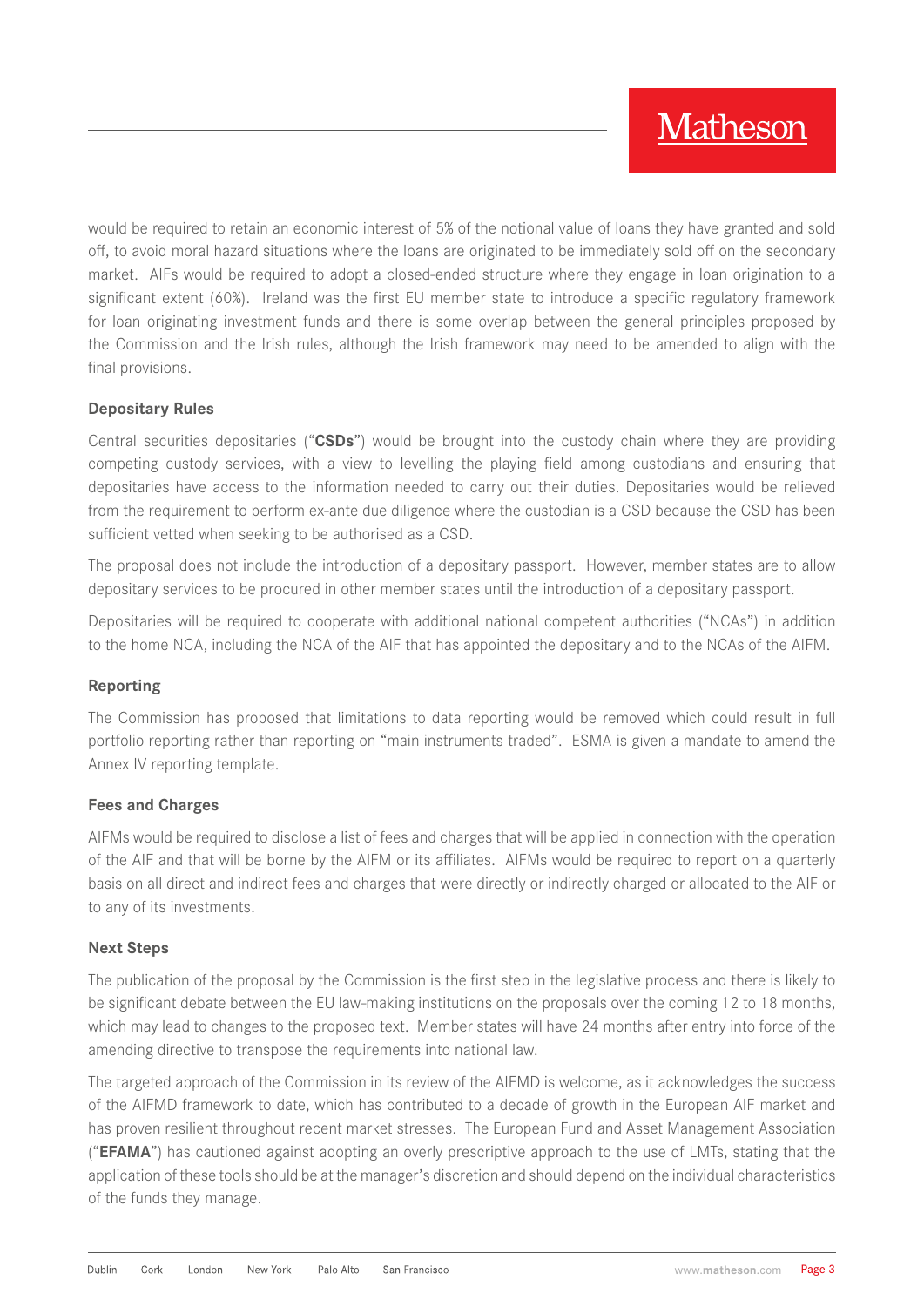EFAMA has also noted that UCITS are already subject to strict product rules and therefore the utility of introducing a reporting regime for UCITS is questionable. The association also warns against the possibility of unintended consequences with regard to the proposed changes to the delegation and outsourcing requirements, noting that the delegation regime is tried and tested and works to the benefit of investors.

*Please get in touch with your usual Asset Management and Investment Funds Department contact or any of the contacts listed in this publication should you require further information in relation to the material referred to in this briefing note.*

*Full details of the Asset Management and Investment Funds Department, together with further updates, articles and briefing notes written by members of the Asset Management and Investment Funds team, can be accessed at* [www.matheson.com](http://www.matheson.com).